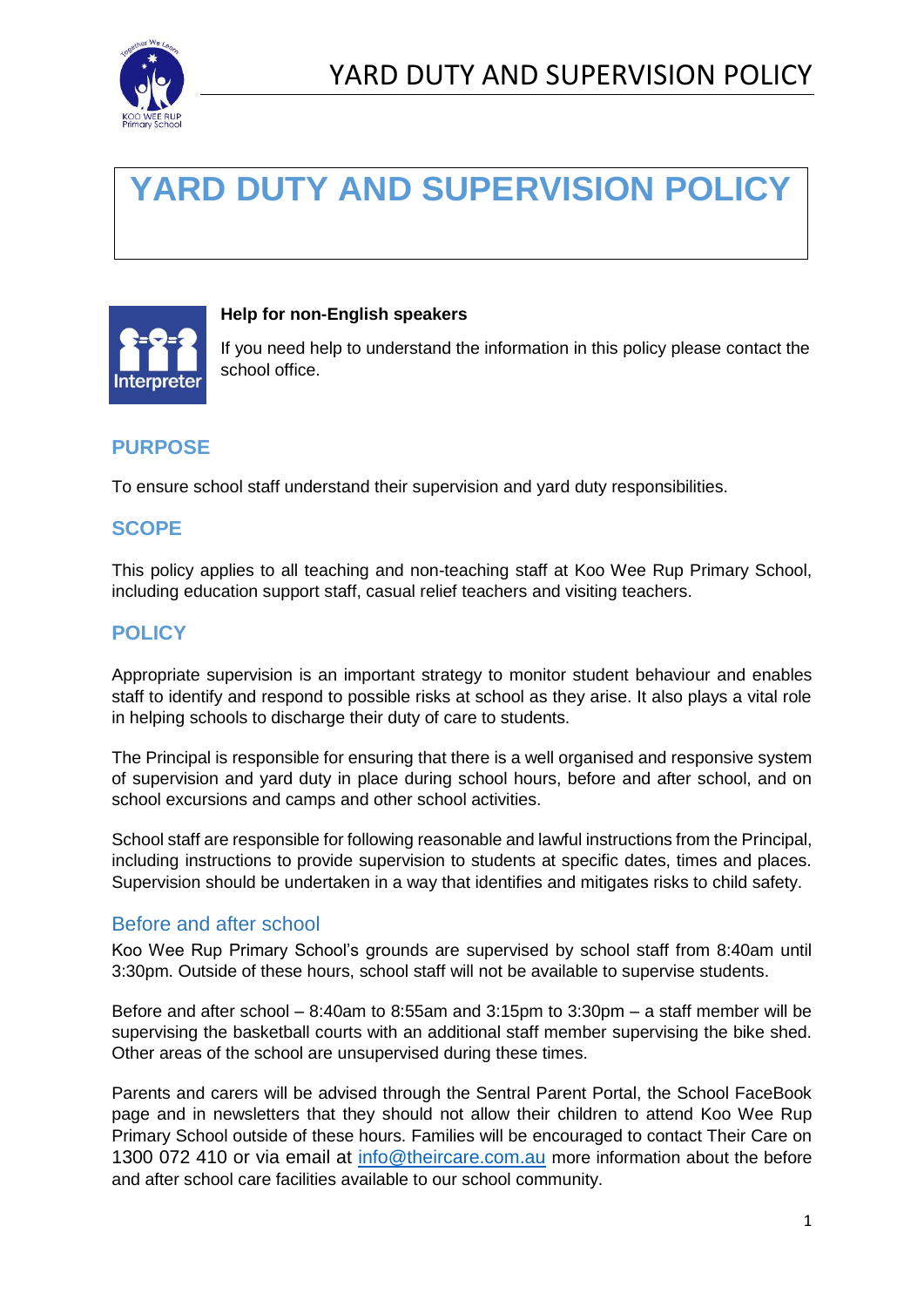

If a student arrives at school before supervision commences at the beginning of the day, the Principal or nominee staff member will, as soon as practicable, follow up with the parent/carer to:

- advise of the supervision arrangements before school
- request that the parent/carer make alternate arrangements.

If a student is not collected before supervision finishes at the end of the day, the Principal or nominee staff member will consider whether it is appropriate to:

- attempt to contact the parents/carers
- attempt to contact the emergency contacts
- place the student in an out of school hours care program (if available and the parent consents)
- contact Victoria Police and/or Child Protection to arrange for the supervision, care and protection of the student.

## Yard duty

All teaching and Education Support staff at Koo Wee Rup Primary School are expected to assist with yard duty supervision and will be included in the weekly yard duty timetable.

The Assistant Principal is responsible for preparing and communicating the yard duty roster on a regular basis. At Koo Wee Rup Primary School, school staff will be designated a specific yard duty times and areas to supervise throughout the week.

#### **Yard duty zones**

The designated yard duty areas for our school as at Term 2, 2022 are indicated in the table below and marked on the map over the page.

| Zone           | <b>Area</b>                                                                               |
|----------------|-------------------------------------------------------------------------------------------|
| Zone A - BLACK | bottom half basketball courts, front of<br>school and playground near staffroom           |
| Zone B - RED   | top half basketball courts, Sensory<br>Garden, Memorial Garden and<br>playground near gym |
| Zone C - GREEN | loop of Room 14 & 15 portables and oval                                                   |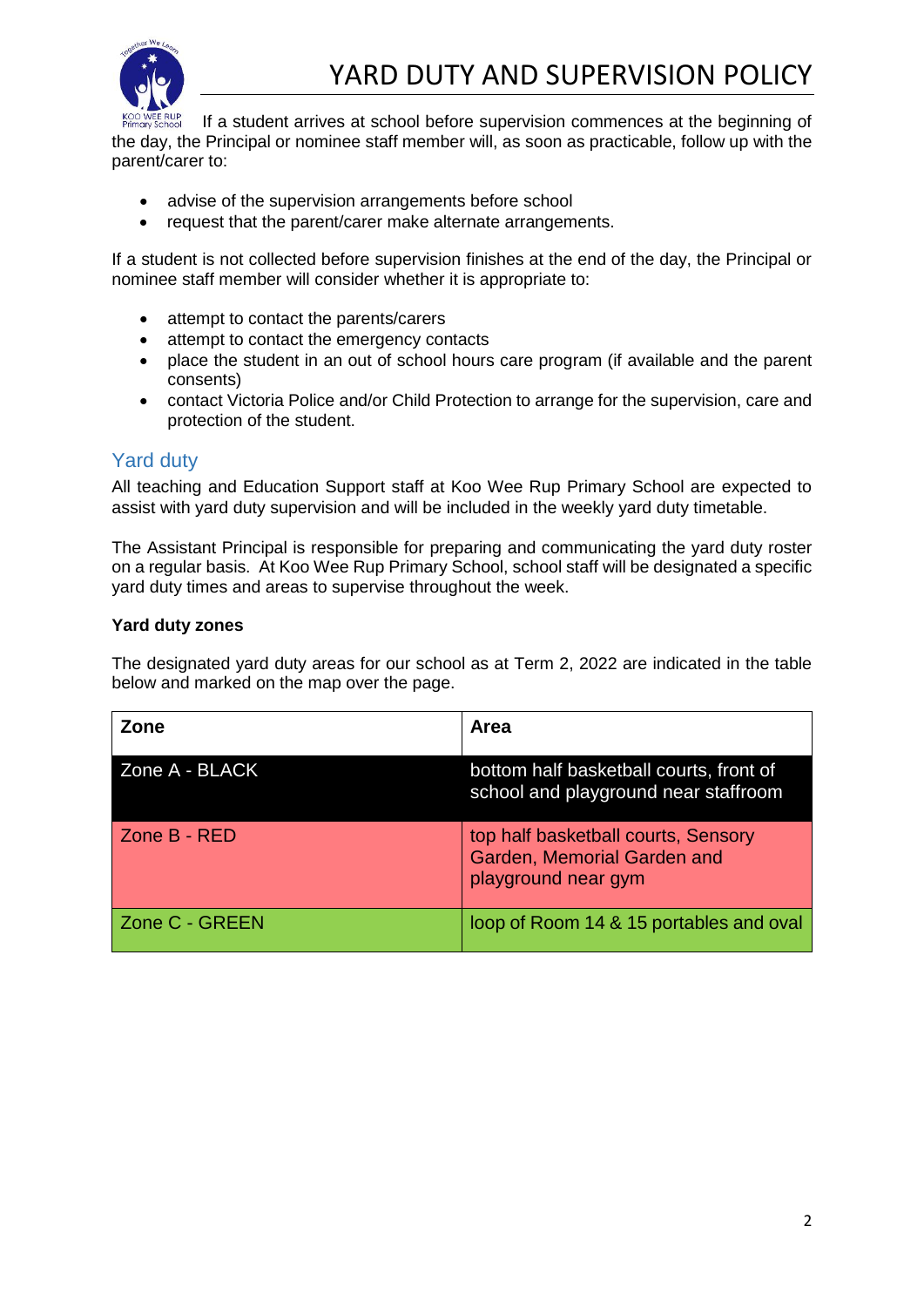



#### **Yard duty equipment**

School staff must:

- wear a provided safety/hi-vis vest whilst on yard duty. Safety/hi-vis vests will be stored in yard duty bags
- carry the yard duty first aid bag at all times during supervision. Teachers are responsible for the storage of their own yard duty bag
- Be familiar with the yard duty information pack containing student health and safety information stored within the yard duty bag

Yard duty equipment must be returned after the period of supervision or handed to the relieving staff member.

#### **Yard duty responsibilities**

Staff who are rostered for yard duty must remain in the designated area until they are replaced by a relieving staff member.

During yard duty, supervising school staff must:

- methodically move around the designated zone ensuring active supervision of all students
- where safe to do so, approach any unknown visitor who is observed on school grounds without a clear legitimate purpose, and ensure they have a visitor lanyard and have signed in at the office (excluding drop off and collection periods)
- be alert and vigilant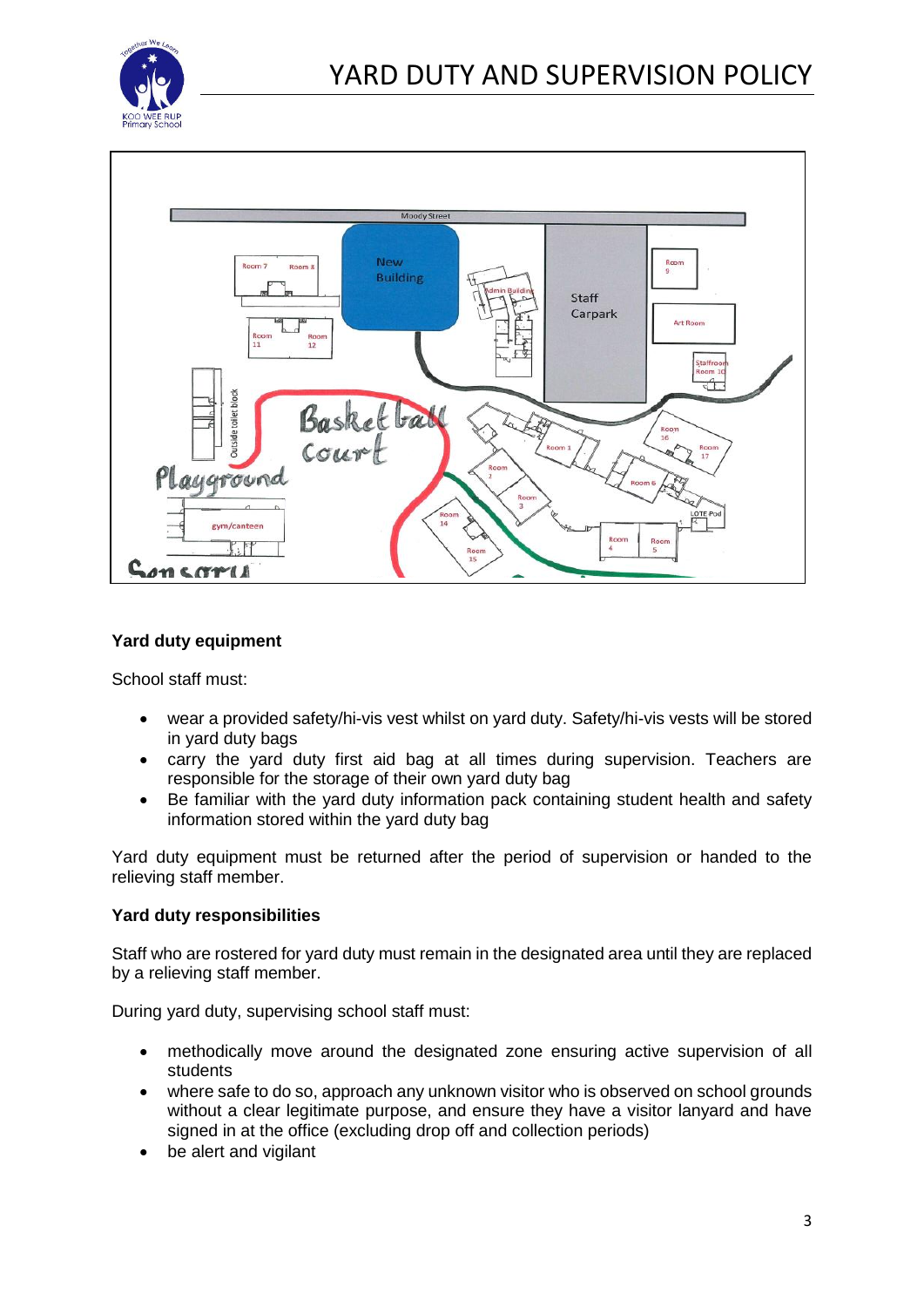

- intervene immediately if potentially dangerous or inappropriate behaviour is observed in the yard
- enforce behavioural standards and implement appropriate consequences for breaches of safety rules, in accordance with any relevant disciplinary measures set out in the school's Student Engagement policy and inline with the Behaviour Matrix
- ensure that students who require first aid assistance receive it as soon as practicable
- log any incidents on Sentral or near misses as appropriate on EduSafe

If being relieved of their yard duty shift by another staff member (for example, where the shift is 'split' into 2 consecutive time periods), the staff member must ensure that a brief but adequate verbal 'handover' is given to the relieving staff member in relation to any issues which may have arisen during the first shift.

If the supervising staff member is unable to conduct yard duty at the designated time, they should contact the daily organiser or the Principal with as much notice as possible prior to the relevant yard duty shift to ensure that alternative arrangements are made.

If the supervising staff member needs to leave yard duty during the allocated time, they should contact the office but should not leave the designated area until the relieving staff member has arrived in the designated area.

If the relieving staff member does not arrive for yard duty, the staff member currently on duty should contact the office to inform they have not been relieved of duty and not leave the designated area until a relieving staff member has arrived.

Students will be encouraged to speak to the supervising yard duty staff member if they require assistance during recess or lunchtime.

## Classroom

The classroom teacher is responsible for the supervision of all students in their care during class.

If a student needs to leave the classroom, they should do so in pairs.

If a teacher needs to leave the classroom unattended at any time during a lesson, they should first contact the teacher in the room next door for assistance. If the classroom does not have a teacher in the room next door, they should contact the office and then wait until a replacement staff member has arrived at the classroom before leaving.

## School activities, camps and excursions

The Principal and Leadership Team are responsible for ensuring that students are appropriately supervised during all school activities, camps and excursions, including when external providers are engaged to conduct part or all of the activity. Appropriate supervision will be planned for school activities, camps and excursions on an individual basis, depending on the activities to be undertaken and the level of potential risk involved, and will follow the supervision requirements in the Department of Education and Training [Excursions Policy.](https://www2.education.vic.gov.au/pal/excursions/policy)

## Digital devices and virtual classroom

Koo Wee Rup Primary School follows the Department's [Cybersafety and Responsible Use of](https://www2.education.vic.gov.au/pal/cybersafety/policy)  [Technologies Policy](https://www2.education.vic.gov.au/pal/cybersafety/policy) with respect to supervision of students using digital devices.

Koo Wee Rup Primary School will also ensure appropriate supervision of students participating in remote and flexible learning environments while on school site. In these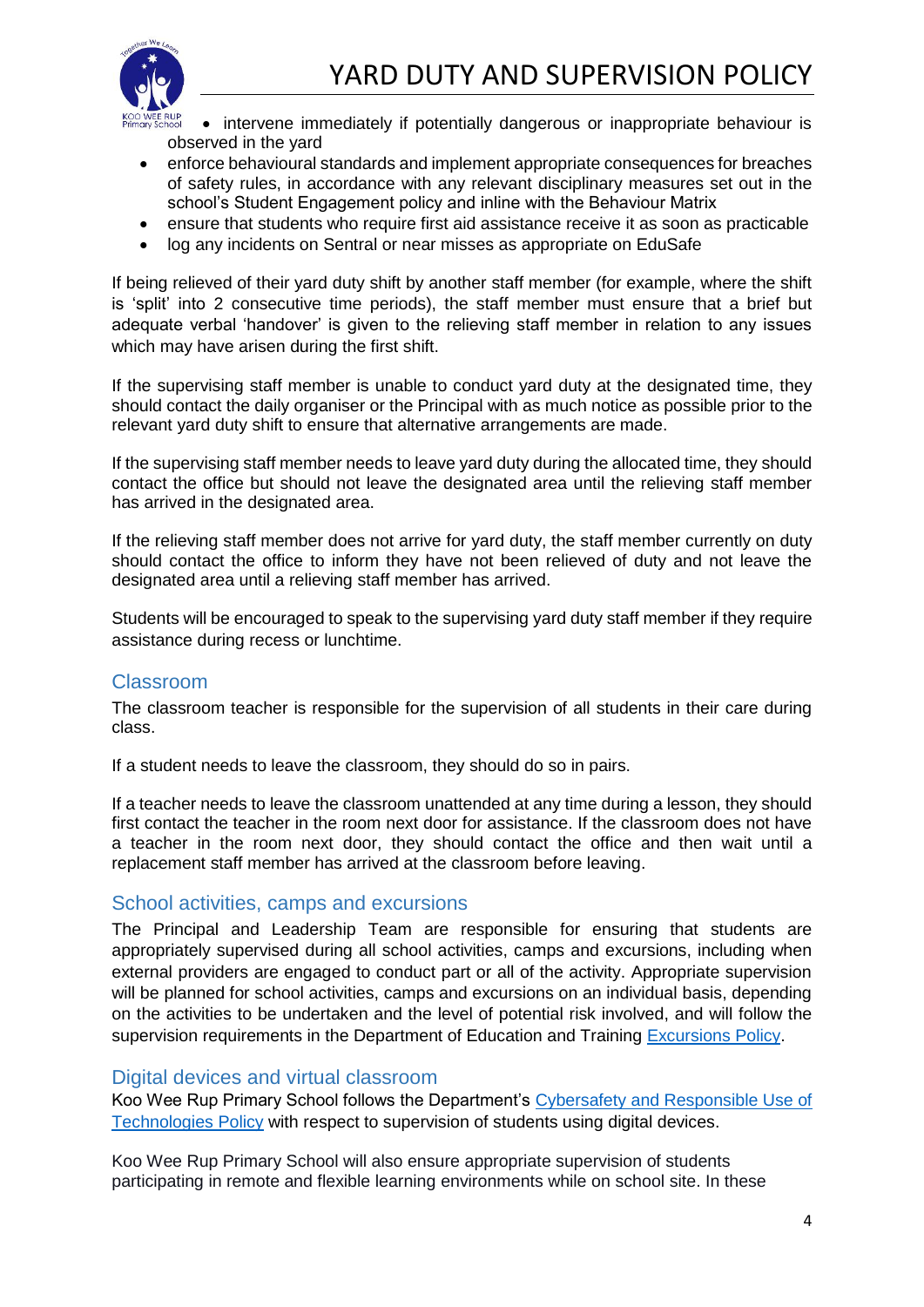

cases, students will be supervised in a common area; either a classroom or the BER shared space, dependant upon numbers.

While parents are responsible for the appropriate supervision of students accessing virtual classrooms from home:

- student attendance will be monitored by the child's teacher via attendance at a Reconnection Time session and the submission of assigned learning tasks
- any wellbeing or safety concerns for the student will be managed in accordance with our usual processes – refer to our Student Wellbeing and Engagement Policy and our Child Safety Responding and Reporting Policy and Procedures for further information.

## Students requiring additional supervision support

Sometimes students will require additional supervision, such as students with disability or other additional needs. In these cases, the Principal or delegate will ensure arrangements are made to roster additional staff as required. This may include on yard duty, in the classroom or during school activities.

#### Supervision of student in emergency operating environments

In emergency circumstances our school will follow our Emergency Management Plan, including with respect to supervision.

In the event of any mandatory period of remote or flexible learning our School will follow the operations guidance issued by the Department.

## **COMMUNICATION**

This policy will be communicated to our school community in the following ways:

- Made publicly available via the school website
- Included in staff induction processes
- Discussed at staff briefings or meetings, as required
- Made available in hard copy from the school office

Information for parents and students on supervision before and after school is available on our school website and parent reminders are sent periodically each term in our school newsletter.

## **FURTHER INFORMATION AND RESOURCES**

- the Department's Policy and Advisory Library (PAL):
	- [Child Safe Standards](https://www2.education.vic.gov.au/pal/child-safe-standards/policy)
	- [Cybersafety and Responsible Use of](https://www2.education.vic.gov.au/pal/cybersafety/policy) Technologies
	- [Duty of Care](https://www2.education.vic.gov.au/pal/duty-of-care/policy)
	- [Excursions](https://www2.education.vic.gov.au/pal/excursions/policy)
	- **[Supervision of Students](https://www2.education.vic.gov.au/pal/supervision-students/policy)**
	- **[Visitors in Schools](https://www2.education.vic.gov.au/pal/visitors/policy)**